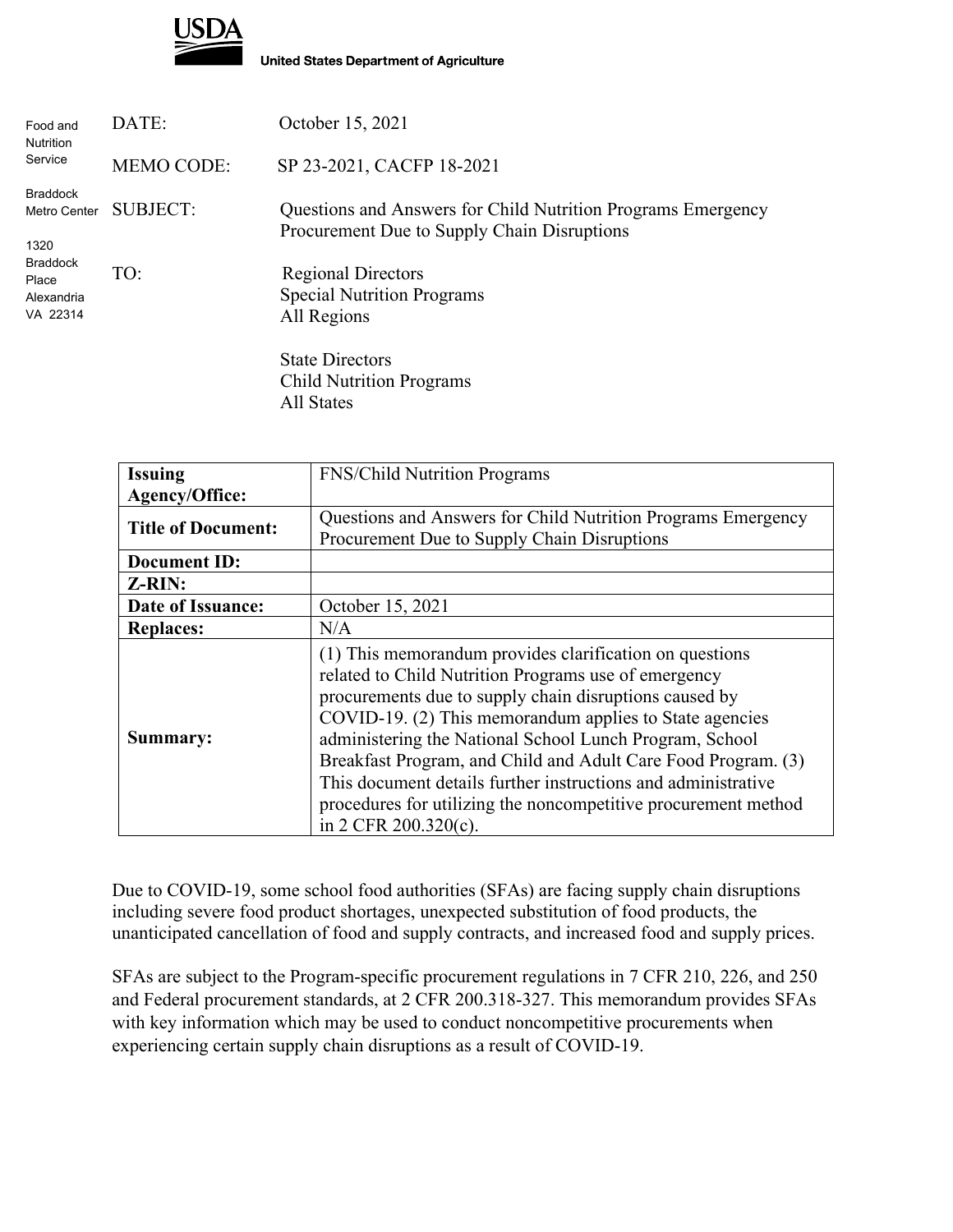This memorandum includes questions and answers intended to provide clarification to State agencies and SFAs as they utilize the noncompetitive procurement method found at 2 CFR 200.320(c).

FNS appreciates the exceptional efforts of State agencies and SFAs working to meet the nutritional needs of children during this challenging time. State agencies are reminded to distribute this memorandum to Program operators immediately. Program operators should direct any questions concerning this guidance to their State agency. State agencies with questions should contact the appropriate FNS Regional Office.

SARAH SMITH HOLMES

Digitally signed by SARAH SMITH **HOLMES** Date: 2021.10.15 09:19:43 -04'00'

Sarah E. Smith-Holmes **Director** Program Monitoring and Operational Support Division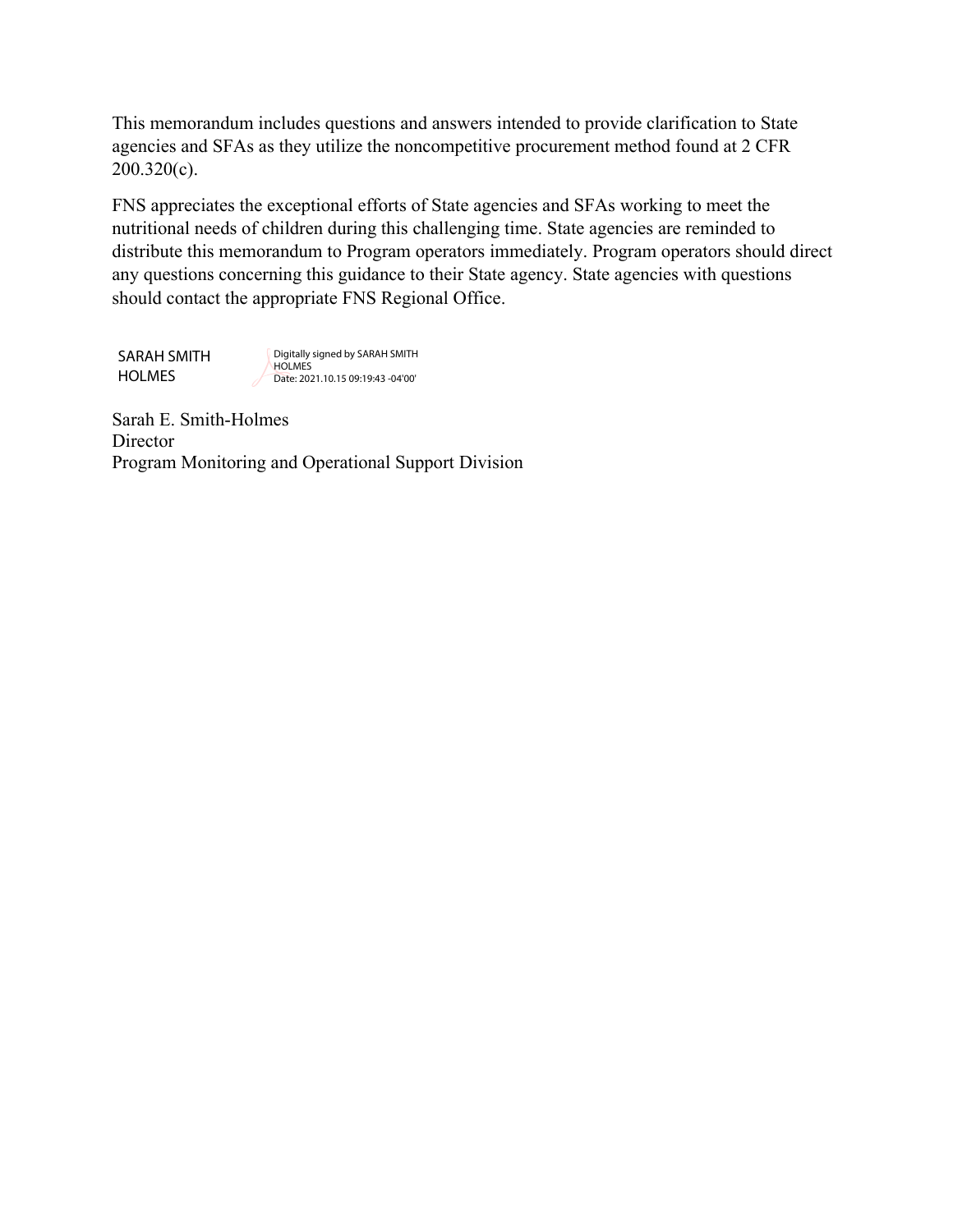# **1. May an SFA use noncompetitive procurements when experiencing certain supply chain disruptions?**

Yes, the noncompetitive procurement method in 2 CFR 200.320(c) may be used when a "public exigency or emergency" prevents an SFA from undertaking a competitive procurement. Circumstances, such as the unanticipated cancellation of food and supply contracts, have the effect of creating an emergency for an SFA participating in the Child Nutrition Programs.

SFAs do not need to request a waiver or receive State agency approval to utilize the emergency noncompetitive procurement method and may use this procurement method as long as the supply chain disruption occurs. For example, if an SFA experiences an unanticipated food order cancellation, the SFA may go to the local grocery to purchase food as many times as they need using the emergency procurement method until their next food order arrives. The SFA could also do an emergency one-year sole source emergency procurement to ensure they have food the entire school year.

Noncompetitive procurements are an exception to the requirement for full and open competition and USDA approval is not required. However, consistent with procurement regulations at 2 CFR 200.318(i), SFAs should document their justification for using noncompetitive procurement, comply with other procurement requirements, and ensure that costs are necessary, reasonable, and allocable.

## **2. When does the emergency noncompetitive procurement method apply and for how long?**

Use of the emergency noncompetitive procurement method is only allowable during the actual public exigency or emergency circumstance. Circumstances vary for each incident, often making it difficult to determine in advance a particular timeframe when noncompetitive procurements may be warranted. Because noncompetitive procurement is available only while the public exigent or emergency circumstances exist, SFAs should, upon awarding a noncompetitive contract, begin the process of competitively procuring goods and services to transition to the competitively procured contracts as the exigency or emergency circumstances cease to exist.

## **3. Do micro-threshold purchase thresholds apply when an SFA uses the emergency noncompetitive procurement method?**

No, micro-purchase thresholds outlined in 2 CFR  $200(a)(1)$  do not apply to the emergency noncompetitive procurement method, and there is no limit to the number of times an SFA may use this procurement method for the duration of the supply chain disruption.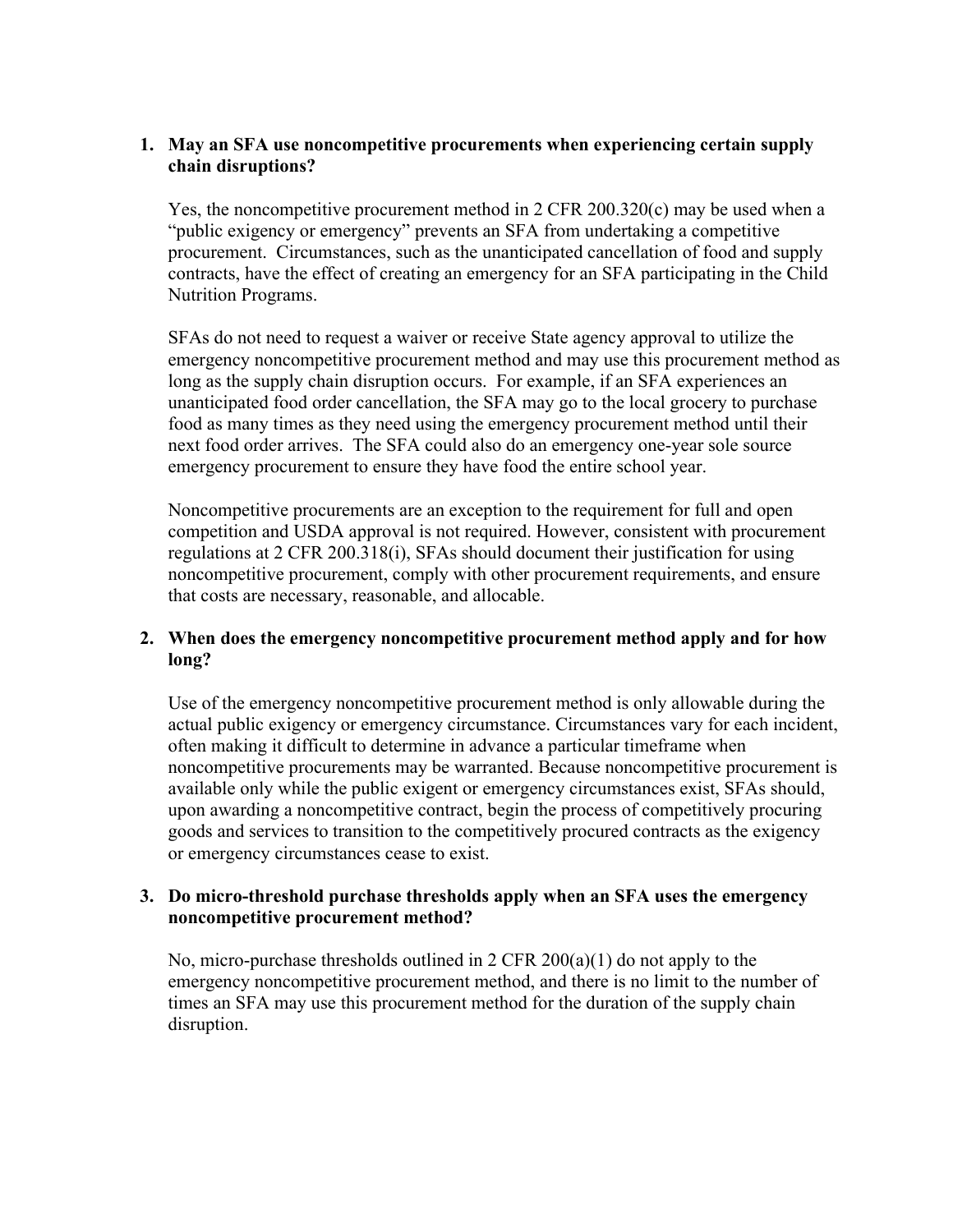#### **4. What documentation should an SFA develop and maintain to support the use of the emergency noncompetitive procurement method?**

Consistent with procurement regulations at 2 CFR 200.318(i), SFAs should retain information, data, and documents which qualify specific conditions and emergency circumstances which resulted in the decision to use the emergency noncompetitive procurement method and the procurement process, itself. Failure to plan for transition to competitive procurement cannot be the basis for continued use of noncompetitive procurement based on exigency or emergency circumstances. SFAs should maintain documentation in their procurement files. Documentation must include an explanation of the rationale for the method of procurement, selection of contract type, contractor selection or rejection, and the basis for the contract price.

The following items are examples that would support the documentation requirements:

- Documentation showing that the distributor, processor, or other supplier cancelled of food or supply contracts, deliveries, or orders;
- Documentation showing that the distributor, processor, or other supplier is no longer able to provide food as ordered, or failed to consistently deliver goods.

In addition, SFAs should retain documentation providing information on the food and supplies (e.g., delivery, processing, other) being procured, including the estimated quantity and dollar value of the emergency procurement; and how the emergency procurement was handled, i.e., obtained through negotiation, phone, email, etc. Note that documentation does not need to be specially created for this purpose; materials created as part of the purchase will suffice if they contain the necessary information.

NOTE: Separate documentation is required for each noncompetitive procurement process, not item, undertaken by an SFA as a result of a COVID-19 supply chain disruption.

## 5. **Can an SFA award a cost-plus-a-percentage-of-cost contract in exigent or emergency circumstances**?

No. Cost-plus-a-percentage-of-cost contracts are prohibited regardless of the circumstances pursuant to Federal procurement regulations at 2 CFR 200.324(d).

## **6. Can SFAs piggyback onto existing contracts in exigent or emergency circumstances?**

Yes, SFAs may piggyback onto existing contracts during an exigency or emergency. SFAs should determine whether the existing contract has a provision allowing "piggybacking" to avoid a material change. For more information on contract piggybacking please see *[SP05-2017; CACFP03-2017; SFSP02-2017](https://www.fns.usda.gov/cn/qa-purchasing-goods-and-services-using-cooperative-agreements-agents-and-third-party-services)*.